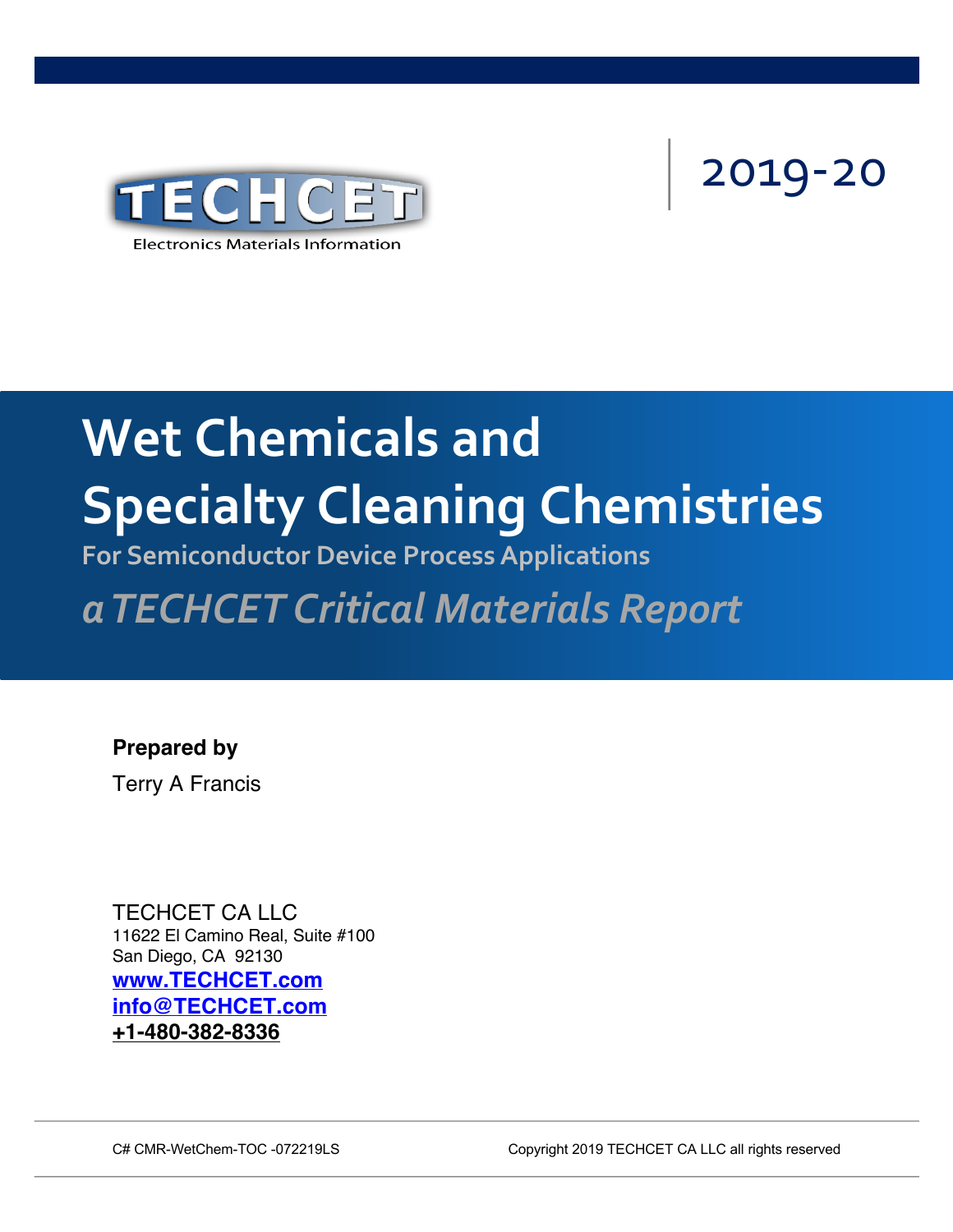#### RESEARCH METHODOLOGY

TECHCET employs subject matter experts having first-hand experience within the industries which they analyze. Most of TECHCET's analysts have over 25 years of direct and relevant experience in their field. Our analysts survey the commercial and technical staff of IC manufacturers and their suppliers, and conduct extensive research of literature and commerce statistics to ascertain the current and future market environment and global supply risks. Combining this data with TECHCET's proprietary, quantitative wafer forecast results in a viable long-term market forecast for a variety of process materials.

Readers Note: This report represents the interpretation and analysis of information generally available to the public or released by responsible agencies or individuals. Data was obtained from sources considered reliable. However, accuracy or completeness is not guaranteed.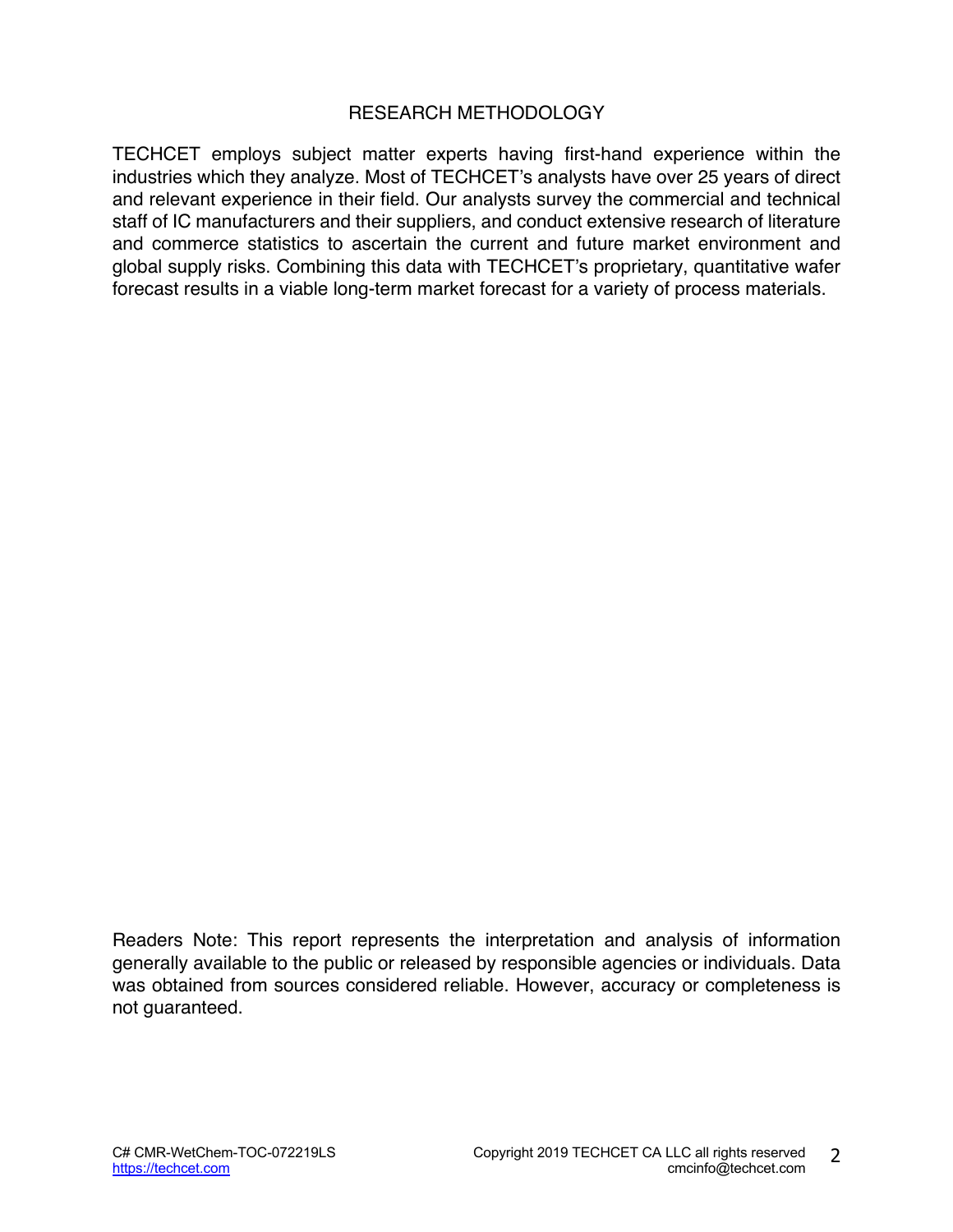### **Table of Contents**

#### Page #

| 1.    |                                                                       |  |  |  |  |
|-------|-----------------------------------------------------------------------|--|--|--|--|
|       |                                                                       |  |  |  |  |
| 2.1   |                                                                       |  |  |  |  |
| 2.2   |                                                                       |  |  |  |  |
| 2.3   |                                                                       |  |  |  |  |
| 2.4   |                                                                       |  |  |  |  |
| $3 -$ |                                                                       |  |  |  |  |
| 3.1   |                                                                       |  |  |  |  |
| 3.2   |                                                                       |  |  |  |  |
| 3.3   |                                                                       |  |  |  |  |
| 3.4   | Summary of Equipment Spending/Capital Investments/Fab Investments  28 |  |  |  |  |
| 3.5   |                                                                       |  |  |  |  |
| 3.6   |                                                                       |  |  |  |  |
| 3.7   |                                                                       |  |  |  |  |
| 4.    |                                                                       |  |  |  |  |
|       | 4.1.1                                                                 |  |  |  |  |
|       | 4.1.2                                                                 |  |  |  |  |
| 4.2   |                                                                       |  |  |  |  |
| 4.3   |                                                                       |  |  |  |  |
| 4.4   |                                                                       |  |  |  |  |
| 4.5   |                                                                       |  |  |  |  |
| 4.6   |                                                                       |  |  |  |  |
| 4.7   |                                                                       |  |  |  |  |
| 4.8   |                                                                       |  |  |  |  |
| 4.9   |                                                                       |  |  |  |  |
|       |                                                                       |  |  |  |  |
| 5.    |                                                                       |  |  |  |  |
| 5.1   |                                                                       |  |  |  |  |
|       | 5.1.1                                                                 |  |  |  |  |
|       | 5.1.2                                                                 |  |  |  |  |
| 5.2   |                                                                       |  |  |  |  |
|       | 5.2.1                                                                 |  |  |  |  |
|       | 5.2.2                                                                 |  |  |  |  |
| 6.    |                                                                       |  |  |  |  |
|       |                                                                       |  |  |  |  |
| 7.    |                                                                       |  |  |  |  |
| 7.1   |                                                                       |  |  |  |  |
| 8.    |                                                                       |  |  |  |  |
| 9.    |                                                                       |  |  |  |  |
| 9.1   |                                                                       |  |  |  |  |
| 9.2   |                                                                       |  |  |  |  |
| 9.3   |                                                                       |  |  |  |  |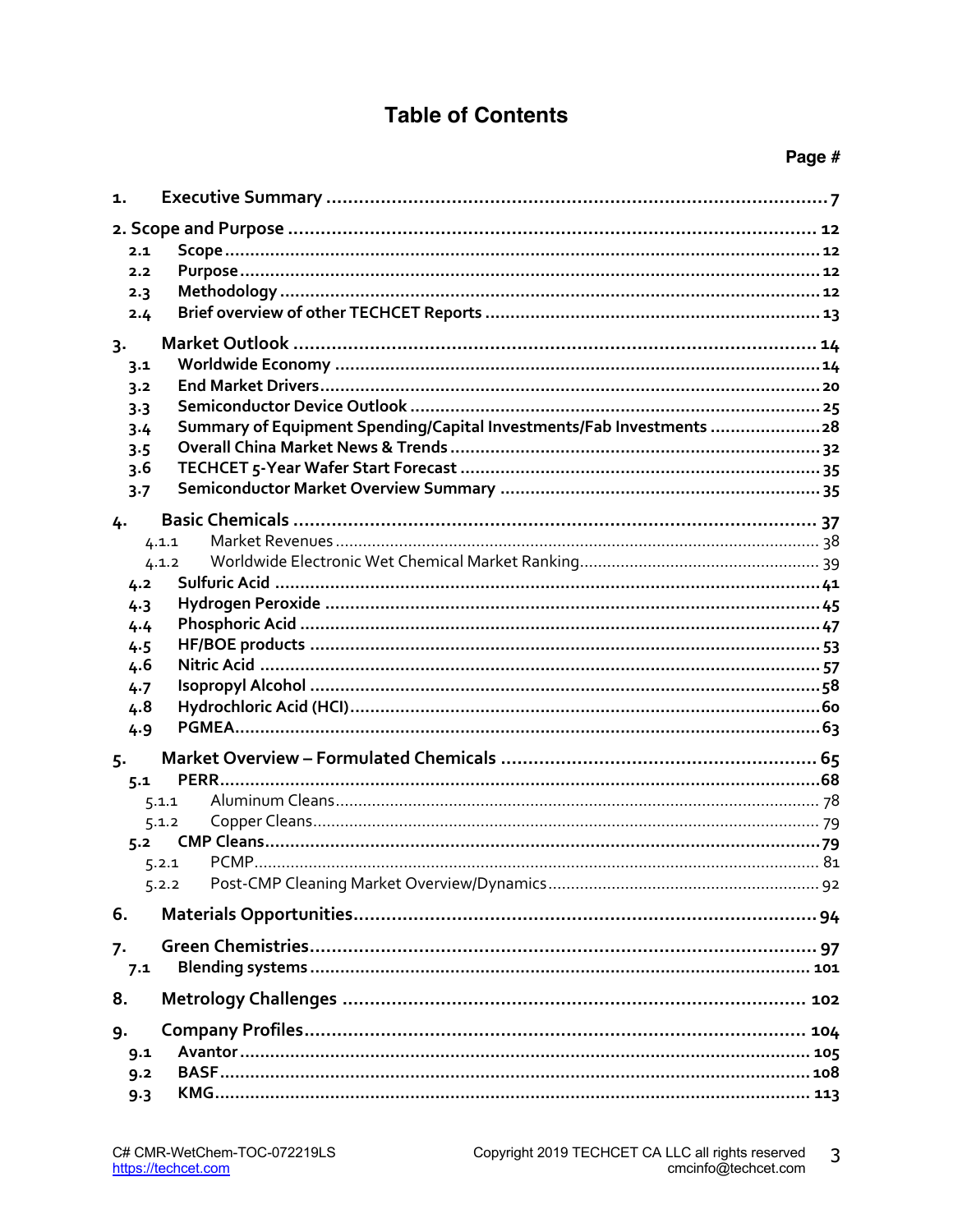| 9.4  |                                                              |
|------|--------------------------------------------------------------|
| 9.5  |                                                              |
| 9.6  |                                                              |
| 9.7  |                                                              |
| 9.8  |                                                              |
| 9.9  |                                                              |
| 9.10 |                                                              |
| 9.11 |                                                              |
| 9.12 |                                                              |
| 9.13 |                                                              |
| 9.14 |                                                              |
| 9.15 |                                                              |
| 9.16 |                                                              |
| 9.17 |                                                              |
| 9.18 |                                                              |
| 9.19 |                                                              |
| 9.20 |                                                              |
| 9.21 |                                                              |
| 9.22 |                                                              |
| 9.23 |                                                              |
| 9.24 |                                                              |
| 10.  |                                                              |
| 10.1 |                                                              |
| 10.2 |                                                              |
| 10.3 |                                                              |
| 10.4 |                                                              |
| 10.5 |                                                              |
| 10.6 |                                                              |
| 10.7 |                                                              |
| 10.8 |                                                              |
| 10.9 |                                                              |
|      |                                                              |
| 11.  |                                                              |
| 12.  | Appendix B: Supply Chain Connections-Makers & Suppliers  214 |
| 13.  | Appendix C: Wet Chemical Purity Requirements and Trends  216 |
|      |                                                              |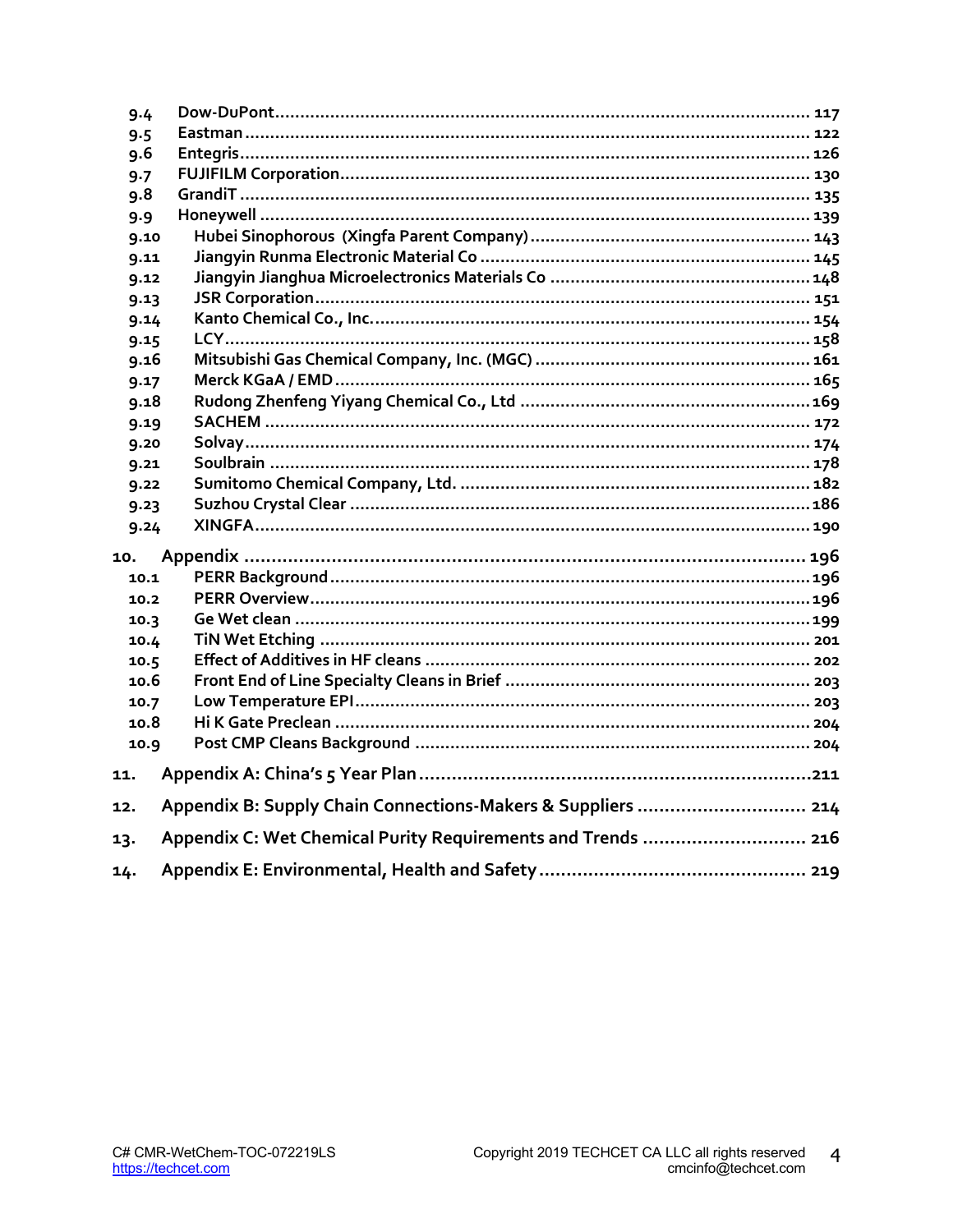## **List of Figures**

| Figure 13 TECHCET Wafer Starts by Technology Node and Device Type  36   |  |
|-------------------------------------------------------------------------|--|
| Figure 14 WW Electronic Wet Chemicals & Specialty Cleaning Chemicals 39 |  |
|                                                                         |  |
|                                                                         |  |
|                                                                         |  |
|                                                                         |  |
|                                                                         |  |
|                                                                         |  |
|                                                                         |  |
| Figure 22 WW High Purity Phosphoric Acid Revenues Estimate (US\$M)  52  |  |
|                                                                         |  |
|                                                                         |  |
|                                                                         |  |
|                                                                         |  |
|                                                                         |  |
|                                                                         |  |
|                                                                         |  |
|                                                                         |  |
|                                                                         |  |
|                                                                         |  |
|                                                                         |  |
|                                                                         |  |
|                                                                         |  |
|                                                                         |  |
|                                                                         |  |
|                                                                         |  |
|                                                                         |  |
|                                                                         |  |
|                                                                         |  |